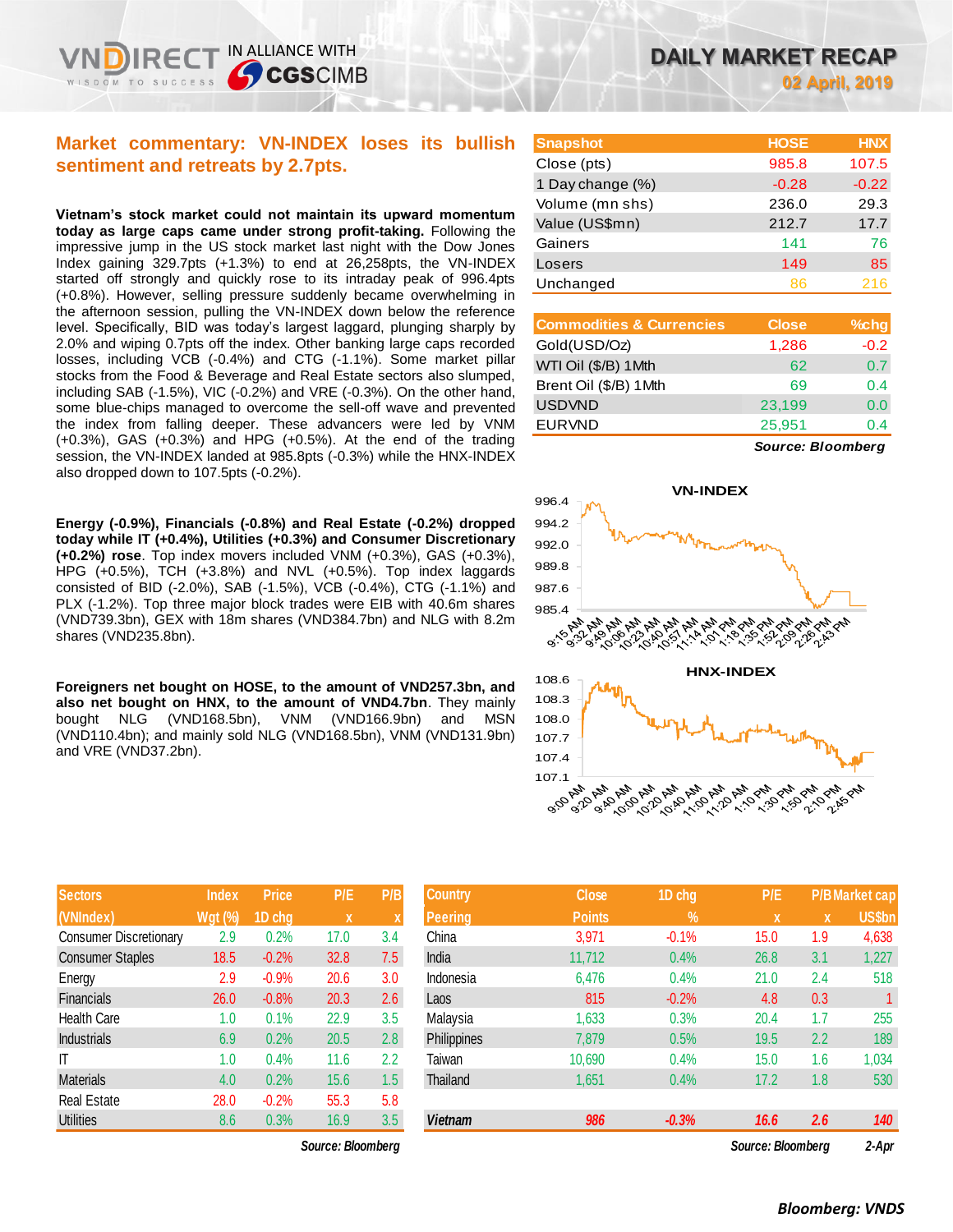#### **Market News**

**Oil added to its biggest advance in more than two weeks after fresh evidence of the OPEC+ coalition's resolve to cut output and a deepening crisis in Venezuela supported a bullish outlook for prices.** Futures in New York rose as much as 0.7% after jumping 2.4% in the previous session. OPEC crude production fell for a fourth month in March, data showed Monday. Power blackouts in Venezuela further squeezed supplies, while U.S. stockpiles probably declined by 900,000 barrels last week, according to a Bloomberg survey before the official figures due Wednesday. Oil has rallied around 36% this year due to the effectiveness of the Saudi Arabian-led production cuts, as well as recent signs the global growth outlook may not be as bad as previously feared. The output reductions, which are set to expire in June, could be easily extended, Iranian Oil Minister Bijan Namdar Zanganeh said Monday in Moscow after meeting his Russian counterpart. *(Bloomberg--edited)*

**Over 37.4m shares to be auctioned this month.** More than 37.4m shares of five companies will be auctioned on the Hanoi Stock Exchange (HNX) this month. The firms consist of Hung Yen Urban Environment and Public Works Co., Ltd., Thuan An Coffee Company, Saigon Bank for Industry and Trade (Saigonbank), Thanh Hoa Water Supply JSC, and Yen Thanh Waterworks Management Board. In March, three auctions to divest state capital from LILAMA 69-1 JSC, LILAMA 18 JSC, and Viglacera Corporation were held on the HNX, along with the initial public offering of the Central Pharmaceutical JSC No.3 (FORIPHARM). More than 83.9m shares were put up for sale, of which 73.2m shares were sold, equivalent to 87.2%. More than VND1.73tr (US\$74.63m) was collected from those auctions alone. Meanwhile, two other auctions selling shares of Bao Viet Hotel and Tourism JSC and Hanoi Audio Visual Company (Havisco) raked in more than VND23.7bn (US\$1.02m). Since the beginning of this year, the HNX has organised six auctions of the State's shares in businesses, offering up some 26.3m shares. More than 21.4m shares, equivalent to 81.5% and worth over VND497.6bn, were sold successfully, according to the exchange. *(English.vietnamnet.vn)*

## **Notable Corporate Events**

**Nui Nho Stone Joint Stock Company (NNC VN) – 2019 targets:** NNC has set a 2019 revenue target of VND615bn (+6.6% yoy) and a 2019 EBT target of VND200bn (+7.4% yoy). NNC also targets a 2019 dividend payment ratio of at least 30%. *(Ndh.vn)*

*<to be continued>*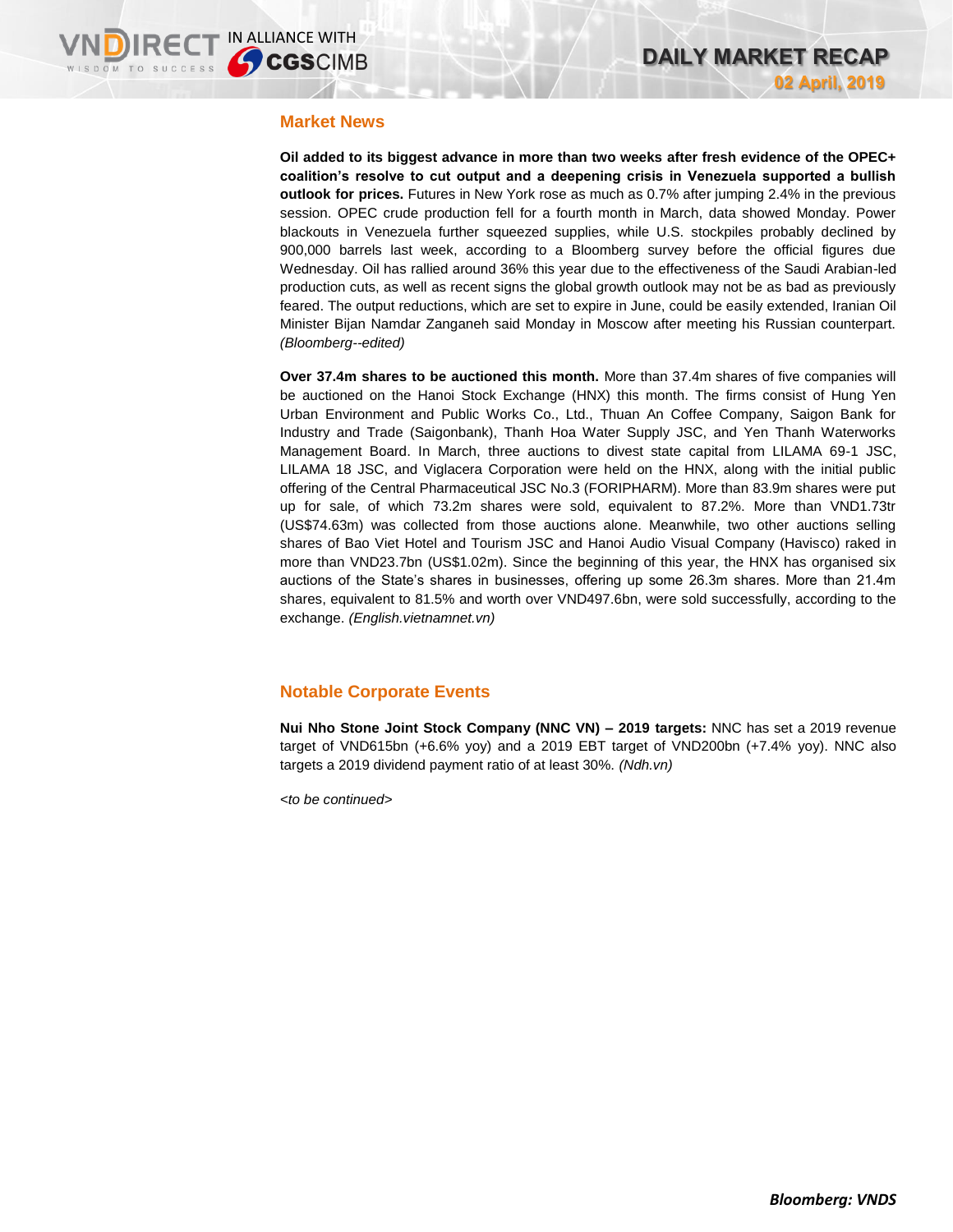

## **COVERAGE SUMMARY**

VND

| Ticker          | <b>Close</b><br>price | <b>Adjusted</b><br>target price | <b>Upside</b> | <b>Recom-endation</b> | <b>Investment thesis summary/Update</b>                                                                                                                                                                                                                                                                                                                                                                                                                                                                                          | Latest<br>report |
|-----------------|-----------------------|---------------------------------|---------------|-----------------------|----------------------------------------------------------------------------------------------------------------------------------------------------------------------------------------------------------------------------------------------------------------------------------------------------------------------------------------------------------------------------------------------------------------------------------------------------------------------------------------------------------------------------------|------------------|
| PC <sub>1</sub> | 23,700                | 28,400                          | 19.8%         | <b>ADD</b>            | 1. Robust backlog in 2019F. According to the company, the total backlog of the<br>grid erection and installation segment is estimated at VND2,829bn at the<br>beginning of 2019<br>2. Promising outlook for hydropower segment. Investments in hydropower have<br>gradually helped improved PC1's earnings quality thanks to high margins and<br>recurring, stable revenues.                                                                                                                                                     | Link             |
| <b>LPB</b>      | 9,100                 | 12,200                          | 34.1%         | ADD                   | 1. LPB has embarked on an extensive branch network expansion initiative that is<br>unmatched by other banks.<br>2. Potential for a boost in fee income from bancassurance.<br>3. LPB is considering migrating to HOSE. A listing on HOSE will increase liquidity<br>for LPB<br>4. High dividend yield on a low valuation.                                                                                                                                                                                                        | <b>Link</b>      |
| <b>NLG</b>      | 27,300                | 37,700                          | 38.1%         | <b>ADD</b>            | 1. Project delay has led to haircut of our FY18F presales estimate.<br>2. Project licenses bode well for FY19F launches.<br>3. New land parcel acquired in Dec to support long term growth.                                                                                                                                                                                                                                                                                                                                      | <b>Link</b>      |
| <b>ACV</b>      | 84,500                | 105,000                         | 24.3%         | <b>ADD</b>            | 1. ACV is a robust long-term bet on the aviation growth story than even a basket<br>of domestic airline stocks.<br>2. MOT's divestment of ACV stake to be a significant catalyst.<br>3. High return on capital and superior growth prospects justify valuation premium.                                                                                                                                                                                                                                                          | Link             |
| <b>DPM</b>      | 19,250                | 23,400                          | 21.6%         | ADD                   | 1. Core urea business could face near-term margin pressure due to the expected<br>increases in gas input prices, which will outweigh ASP recovery, in our view.<br>2. NH3-NPK project is the earnings growth driver over the next few years,<br>contributing 1.4-2.6tr annually to revenue starting from 2018F. However high<br>interest expense and D&A burden could result in annual losses in 2019-20F.<br>3. Pending VAT policy change in Vietnam is expected to boost DPM's gross<br>margin by 2-3% pts from 2019F onwards. | <b>Link</b>      |
| <b>QNS</b>      | 42,100                | 53,200                          | 26.4%         | <b>ADD</b>            | 1. QNS is the leading branded soymilk player in Vietnam and a major sugar<br>producer.<br>2. The company commanded 82% market share of the packaged soymilk market<br>and accounted for around 10% of total nationwide sugar supply in 2017.                                                                                                                                                                                                                                                                                     | Link             |
| <b>LTG</b>      | 26,000                | 38,300                          | 47.3%         | <b>ADD</b>            | 1. Market leader in the CPC segment with 21% market share (vs. second largest<br>player VFG with 8.3% market share). LTG could easily maintain the market<br>leadership in the segment thanks to (1) extensive distribution network, and (2)<br>established long-term relationships with suppliers.<br>2. Long-term strategy is to focus on the Agrifood segment with high potential in<br>export markets such as China, Philippines, Indonesia, etc.<br>3. LTG is trading far below its domestic peers.                         | <b>Link</b>      |
| <b>VCB</b>      | 67,500                | 73,800                          | 9.3%          | <b>HOLD</b>           | 1. Solid core earnings growth with earnings from divestment and bancassurance<br>deals creating uncaptured upside<br>2. Strongly positioned to penetrate the retail banking segment.<br>3. Well-regarded bank with best-in-class asset quality and strong deposit<br>franchise.<br>4. Successful private placement enhanced capital buffers.                                                                                                                                                                                     | Link             |
| MBB             | 22,450                | 31,100                          | 38.5%         | ADD                   | 1. Solid earnings on improving NIM and strong fee income growth with huge room<br>to continue to boost asset yields.<br>2. Continued shift towards retail lending supports NIM expansion.<br>3. Dynamic strategy to boost fee income.<br>4. Prudent risk management evinced by a clean balance sheet                                                                                                                                                                                                                             | Link             |
| <b>VPB</b>      | 20,150                | 26,100                          | 29.5%         | ADD                   | 1. The leading market player in consumer finance with high returns on capital.<br>2. Stricter credit controls hampered earnings growth in FY18.<br>3. More digitalisation initiatives to grow fee income and cut costs. VPB has<br>launched a new digital platform in SME banking, retail banking and consumer<br>finance.                                                                                                                                                                                                       | <b>Link</b>      |
| <b>TCM</b>      | 30,200                | 32,300                          | 7.0%          | <b>HOLD</b>           | 1. The only vertically-integrated textile manufacturer in Vietnam.<br>2. Sears's bankruptcy will dent FY18 and FY19F earnings.<br>3. EVFTA is expected to confer a competitive advantage to TCM due to "Fabric"<br>forward Rules of Origin"                                                                                                                                                                                                                                                                                      | <b>Link</b>      |
| <b>HPG</b>      | 32,100                | 33,800                          | 5.3%          | <b>HOLD</b>           | 1. We believe HPG will further consolidate its domestic market share.<br>2. Higher sales volume but lower ASP<br>3. Slight delay and capex overruns on the second phase of Dung Quat Steel<br>Complex project.                                                                                                                                                                                                                                                                                                                   | <b>Link</b>      |
| <b>PVT</b>      | 16,350                | 21,000                          | 28.4%         | <b>ADD</b>            | 1. A beneficiary of secular oil and gas demand growth in Vietnam with stable cash<br>flow and a robust business model.<br>2. PVT boasts a stable business model with assured annual transportation<br>volumes and long-term charter rates.<br>3. We see the ongoing fleet rejuvenation benefitting PVT's long-term prospects.                                                                                                                                                                                                    | <b>Link</b>      |
| <b>STK</b>      | 22,300                | 23,000                          | 3.1%          | <b>HOLD</b>           | 1. Second-largest synthetic fiber manufacturer in Vietnam.<br>2. STK is a direct beneficiary of CPTPP and the US-China trade war.<br>3. Trang Bang 5 (TB5) project's commercial operations will start in 1Q19F.                                                                                                                                                                                                                                                                                                                  | <b>Link</b>      |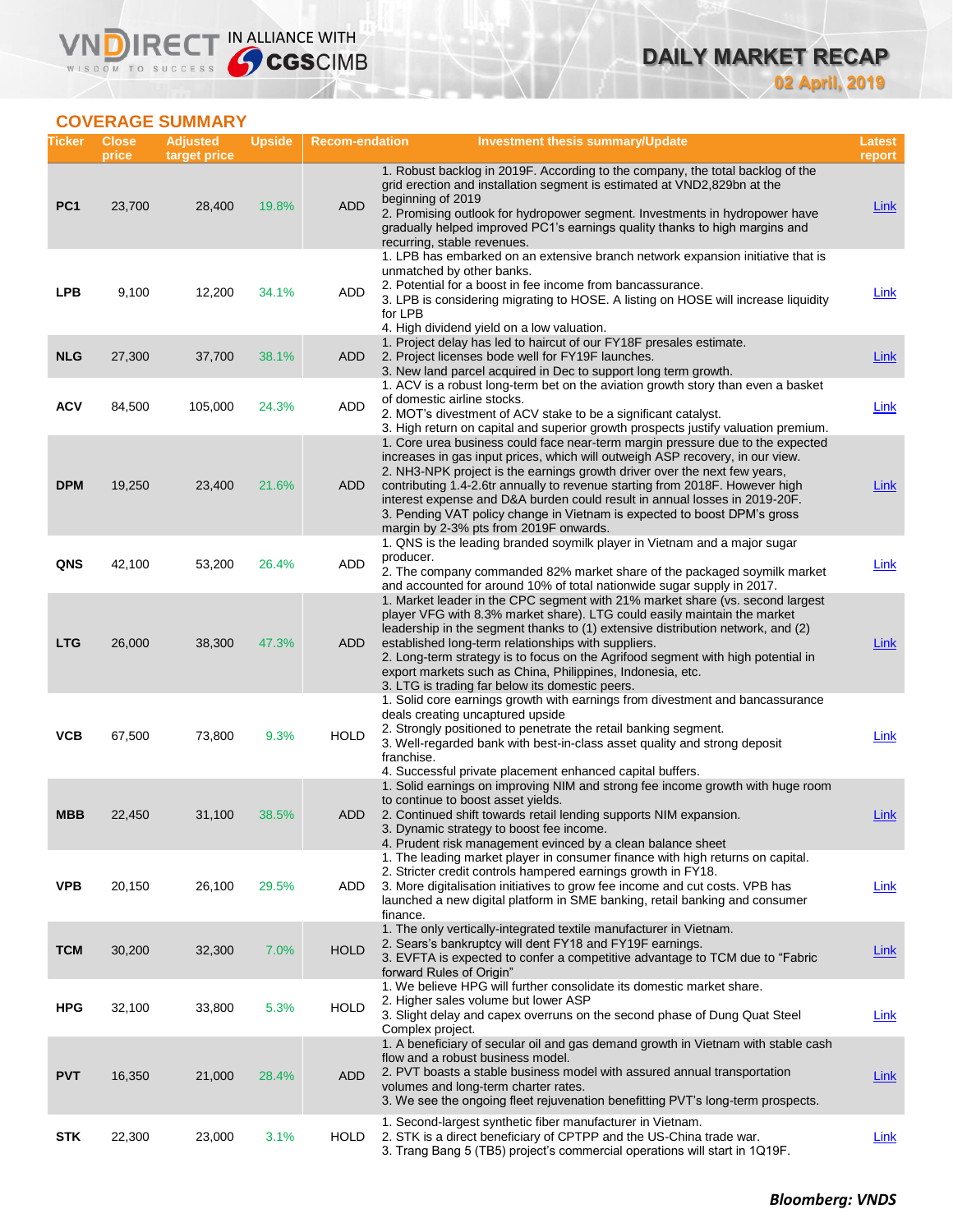# **DAILY MARKET RECAP**

**02 April, 2019**

| Ticker     | <b>Close</b><br>price | <b>Adjusted</b><br>target price | <b>Upside</b> | <b>Recom-endation</b> | <b>Investment thesis summary/Update</b>                                                                                                                                                                                                                                                                                                                                                                                                                                                                                                                                     | Latest<br>report |
|------------|-----------------------|---------------------------------|---------------|-----------------------|-----------------------------------------------------------------------------------------------------------------------------------------------------------------------------------------------------------------------------------------------------------------------------------------------------------------------------------------------------------------------------------------------------------------------------------------------------------------------------------------------------------------------------------------------------------------------------|------------------|
| IDI        | 7,950                 | 23,800                          | 199.4%        | ADD                   | 1. IDI has gradually risen to become one of the most promising Vietnamese<br>pangasius exporters. The firm has endured multiple downturns in the industry,<br>demonstrating its resilience and good management quality. The share price,<br>however, is volatile.<br>2. We expect that pangasius exports will grow strongly in 2018.<br>3. Fish feed segment and fishmeal/fish fat segment will see strong growth in 2018<br>4. IDI will continue to increase its capacity to support growth over the next 2-3<br>years.<br>5. High dividend yield and attractive valuation | <u>Link</u>      |
| AAA        | 17,200                | 25,300                          | 47.1%         | ADD                   | 1. AAA is the largest plastic packaging manufacturer and exporter in South East<br>Asia, with current production capacity of 8,000 tonnes/month.<br>2. AAA will be able to capture market share globally in countries such as Japan<br>and the U.S<br>3. AAA aims to expand its production and adopt effective cost controls.                                                                                                                                                                                                                                               | Link             |
| <b>PNJ</b> | 99,700                | 126,500                         | 26.9%         | ADD                   | 1. PNJ is leading the jewellery market in Vietnam with an estimated 30% market<br>share in the branded segment in 2018, per management.<br>2. Extensive store network and still expanding.<br>3. Sustained momentum at PNJ Gold and anticipated turnaround at PNJ Silver to<br>drive strong topline growth.                                                                                                                                                                                                                                                                 | <b>Link</b>      |
| <b>KDH</b> | 32,200                | 33,500                          | 4.0%          | <b>HOLD</b>           | 1. KDH owns 500ha land bank in the inner city area of HCMC following its recent<br>merger with Binh Chanh Construction & Investment (BCI, Unlisted).<br>2. Its strategy to develop mid-range condos and gated townhouse communities<br>makes for a diversified range of products and lowers market risk.<br>3. We believe KDH's high quality housing developments have helped it to<br>establish its brand name among prospective buyers, driving strong sales<br>absorption.                                                                                               | <b>Link</b>      |
| <b>VGI</b> | 24,500                | 17,400                          | $-29.0%$      | <b>REDUCE</b>         | 1. VGI is the largest telco to be listed on Vietnam stock market and holds the<br>leading position in six out of nine countries under coverage.<br>2. VGI provides full telecom services including calls, texts, mobile data and fiber<br>optic internet broadband in nine countries across Africa, Latin America and<br>Southeast Asia.<br>3. Long term growth driver will be Mytel, VGI's new JV in Myanmar, given the<br>domestic backdrop of a relatively high smartphone adoption rate of 70% of total<br>mobile users                                                 | Link             |
| <b>DCM</b> | 9,140                 | 9,900                           | 8.3%          | <b>HOLD</b>           | 1. Parent company PVN guarantees 12% ROE for the company's urea operations<br>in FY15-18F, protecting DCM from adverse market movements.<br>2. Changes to Vietnam's VAT policy in 2018-19F could help expand DCM's gross<br>margin by 3-4% from 2019F onwards, in our view.<br>3. Uncertainty around 2019F input gas price policy, however, is a major risk that<br>could counter positive effects of VAT policy change.                                                                                                                                                    | Link             |
| <b>VTP</b> | 190,000               | 157,000                         | $-17.4%$      | <b>REDUCE</b>         | 1. High growth company in a fast-evolving industry.<br>2. VTP's market share gains can be attributed to advanced technology and strong<br>infrastructure.<br>3. VTP's core sales is expected to grow at a CAGR of 48.5% to 2020.<br>4. Healthy financial status with strong cash reserves and high ROE.                                                                                                                                                                                                                                                                     | Link             |
| <b>ACB</b> | 30,300                | 39,800                          | 31.4%         | ADD                   | 1. Well-established retail brand name and customer base.<br>2. Large retail customer base enables a strong fee income franchise.<br>3. Legacy issues resolved, resulting in a healthy balance sheet.                                                                                                                                                                                                                                                                                                                                                                        | <b>Link</b>      |
| <b>GAS</b> | 101,000               | 91,600                          | $-9.3%$       | <b>HOLD</b>           | 1. Flat oil price outlook could weigh on sales growth<br>2. Depleting gas supply puts pressure on input costs<br>3. Demand and capacity expansion to partly offset rising costs                                                                                                                                                                                                                                                                                                                                                                                             | <b>Link</b>      |
| <b>PVS</b> | 21,200                | 25,000                          | 17.9%         | ADD                   | 1. A diversified oilfield services company with strong financial health<br>2. Key beneficiary of Vietnam's push for renewed dry gas reserves<br>3. Strong earnings growth expected in FY18-21F                                                                                                                                                                                                                                                                                                                                                                              | <b>Link</b>      |
| <b>PVD</b> | 18,600                | 22,600                          | 21.5%         | ADD                   | 1. PVD's rig fleet as young enough to benefit from anticipated global oilfield<br>services market upturn<br>2. We differ in expecting PVD's profitability to turn around in FY19-21F                                                                                                                                                                                                                                                                                                                                                                                        | <b>Link</b>      |
| MSH        | 51,000                | 62,500                          | 22.5%         | ADD                   | 1. MSH leads position in apparel manufacturing industry, solidified by a strong<br>customer base of global premium fashion brands.<br>2. A change in product mix with larger contribution from high-margin FOB (Free on<br>Board) apparel production is expected to be the near-term growth driver.                                                                                                                                                                                                                                                                         | <b>Link</b>      |

**VNDIRECT IN ALLIANCE WITH**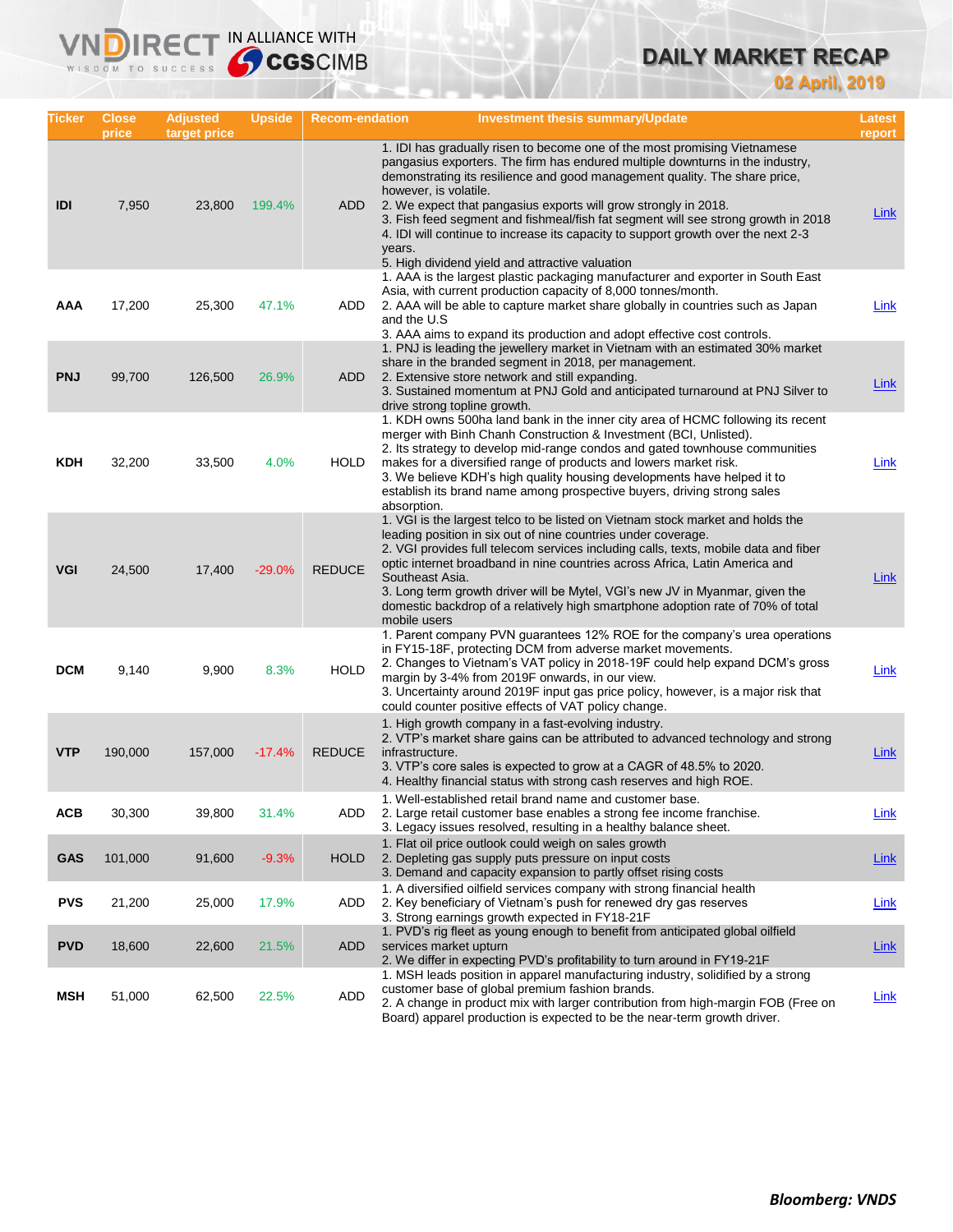## **MARKET MOVEMENTS**

WISDOM TO SUCCESS

| <b>HOSE</b>        |              |       |      |         |              |
|--------------------|--------------|-------|------|---------|--------------|
| <b>Top gainers</b> |              |       |      |         | <b>VND</b>   |
| <b>Ticker</b>      | Last         | Cha   | %chq | Vol.    | <b>Index</b> |
|                    | <b>Price</b> |       |      |         | impact       |
| <b>SVT</b>         | 6,470        | 420   | 6.94 | 680     | 0.001        |
| <b>FRT</b>         | 52,600       | 3,400 | 6.91 | 54,610  | 0.070        |
| <b>PXS</b>         | 4,800        | 310   | 6.90 | 323,670 | 0.006        |
| <b>HVX</b>         | 3,890        | 250   | 6.87 | 210     | 0.003        |
| PIT                | 5.450        | 350   | 6.86 | 810     | 0.002        |

**NDIRECT IN ALLIANCE WITH** 

| <b>Top losers</b> |              |          |         |         | <b>VND</b>   |
|-------------------|--------------|----------|---------|---------|--------------|
| <b>Ticker</b>     | Last         | Cha      | %chq    | Vol.    | <b>Index</b> |
|                   | <b>Price</b> |          |         |         | impact       |
| <b>CMT</b>        | 9.300        | $-700$   | $-7.00$ | 19,730  | $-0.002$     |
| <b>HLG</b>        | 8,370        | $-630$   | $-7.00$ | 10      | $-0.009$     |
| VNL               | 14,650       | $-1,100$ | $-6.98$ | 20      | $-0.003$     |
| <b>HOT</b>        | 28,700       | $-2,150$ | $-6.97$ | 130     | $-0.005$     |
| <b>NVT</b>        | 11,450       | $-850$   | $-6.91$ | 192,360 | $-0.023$     |

|               | <b>Top index movers</b> |     |      |         | <b>VND</b>   |
|---------------|-------------------------|-----|------|---------|--------------|
| <b>Ticker</b> | Last                    | Cha | %chq | Vol.    | <b>Index</b> |
|               | <b>Price</b>            |     |      |         | impact       |
| VNM           | 139,000                 | 400 | 0.29 | 1.23MLN | 0.212        |
| <b>GAS</b>    | 101,000                 | 300 | 0.30 | 563,160 | 0.175        |
| <b>HPG</b>    | 32,100                  | 150 | 0.47 | 1.80MLN | 0.097        |
| <b>TCH</b>    | 23,450                  | 850 | 3.76 | 1.98MLN | 0.094        |
| <b>NVL</b>    | 55,800                  | 300 | 0.54 | 465.220 | 0.085        |

| <b>Top index laggers</b> |              |          |         |         |              |  |  |  |
|--------------------------|--------------|----------|---------|---------|--------------|--|--|--|
| <b>Ticker</b>            | Last         | Cha      | %chq    | Vol.    | <b>Index</b> |  |  |  |
|                          | <b>Price</b> |          |         |         | impact       |  |  |  |
| <b>BID</b>               | 34,800       | $-700$   | $-1.97$ | 1.45MLN | $-0.730$     |  |  |  |
| <b>SAB</b>               | 246,000      | $-3,700$ | $-1.48$ | 21,890  | $-0.723$     |  |  |  |
| <b>VCB</b>               | 67,500       | $-300$   | $-0.44$ | 556.970 | $-0.339$     |  |  |  |
| <b>CTG</b>               | 22,000       | $-250$   | $-1.12$ | 2.53MLN | $-0.284$     |  |  |  |
| <b>PLX</b>               | 60,300       | $-700$   | $-1.15$ | 655.270 | $-0.276$     |  |  |  |

| <b>Top liquidity</b> |              |        |         |         |              |  |  |  |
|----------------------|--------------|--------|---------|---------|--------------|--|--|--|
| <b>Ticker</b>        | Last         | Cha    | %chq    | Val.    | <b>Index</b> |  |  |  |
|                      | <b>Price</b> |        |         | (VNDbn) | impact       |  |  |  |
| <b>ROS</b>           | 31,950       | $-200$ | $-0.62$ | 228     | $-0.035$     |  |  |  |
| <b>VNM</b>           | 139,000      | 400    | 0.29    | 172     | 0.212        |  |  |  |
| VIC                  | 116,300      | $-200$ | $-0.17$ | 121     | $-0.195$     |  |  |  |
| <b>VRE</b>           | 36,000       | $-100$ | $-0.28$ | 119     | $-0.071$     |  |  |  |
| <b>MBB</b>           | 22,450       | 50     | 0.22    | 70      | 0.033        |  |  |  |

| <b>HOSE</b>        |              |       |         |         |              |                    |              | <b>HNX</b> |         |         |              |
|--------------------|--------------|-------|---------|---------|--------------|--------------------|--------------|------------|---------|---------|--------------|
| <b>Top gainers</b> |              |       |         |         | <b>VND</b>   | <b>Top gainers</b> |              |            |         |         | <b>VND</b>   |
| <b>Ticker</b>      | Last         | Chg   | $%$ chq | Vol.    | <b>Index</b> | Ticker             | Last         | Chg        | $%$ chq | Vol.    | <b>Index</b> |
|                    | <b>Price</b> |       |         |         | impact       |                    | <b>Price</b> |            |         |         | impact       |
| SVT                | 6,470        | 420   | 6.94    | 680     | 0.001        | <b>ACM</b>         | 700          | 100        | 16.67   | 127.300 | 0.000        |
| <b>FRT</b>         | 52,600       | 3,400 | 6.91    | 54,610  | 0.070        | <b>SPI</b>         | 1,100        | 100        | 10.00   | 183,110 | 0.000        |
| <b>PXS</b>         | 4,800        | 310   | 6.90    | 323.670 | 0.006        | VNT                | 33.100       | 3,000      | 9.97    | 11.900  | 0.000        |
| <b>HVX</b>         | 3,890        | 250   | 6.87    | 210     | 0.003        | <b>RCL</b>         | 23,400       | 2,100      | 9.86    | 200     | 0.000        |
| <b>PIT</b>         | 5,450        | 350   | 6.86    | 810     | 0.002        | <b>HTP</b>         | 6,700        | 600        | 9.84    | 600     | 0.000        |

| <b>Top losers</b> |                      |          |         |         | <b>VND</b>      | <b>Top losers</b> |                      |          |          |        | <b>VND</b>             |
|-------------------|----------------------|----------|---------|---------|-----------------|-------------------|----------------------|----------|----------|--------|------------------------|
| <b>Ticker</b>     | Last<br><b>Price</b> | Chg      | %chq    | Vol.    | Index<br>impact | Ticker            | Last<br><b>Price</b> | Chg      | $%$ chq  | Vol.   | <b>Index</b><br>impact |
| СМТ               | 9,300                | $-700$   | $-7.00$ | 19,730  | $-0.002$        | <b>FDT</b>        | 44,500               | $-5.900$ | $-11.71$ | 180    | 0.000                  |
| <b>HLG</b>        | 8,370                | $-630$   | $-7.00$ | 10      | $-0.009$        | <b>ORS</b>        | 4,500                | $-500$   | $-10.00$ | 45.100 | 0.000                  |
| VNL               | 14.650               | $-1.100$ | $-6.98$ | 20      | $-0.003$        | TV3               | 38,900               | $-4.300$ | $-9.95$  | 100    | 0.000                  |
| HOT               | 28.700               | $-2.150$ | $-6.97$ | 130     | $-0.005$        | <b>NAP</b>        | 10,100               | $-1.100$ | $-9.82$  | 200    | 0.000                  |
| NVT               | 11,450               | $-850$   | $-6.91$ | 192,360 | $-0.023$        | SJ <sub>1</sub>   | 19,400               | $-2,100$ | $-9.77$  | 100    | 0.000                  |

| Top index movers |              |     |      |         | <b>VND</b> | <b>Top index movers</b> |              | <b>VND</b> |         |         |              |
|------------------|--------------|-----|------|---------|------------|-------------------------|--------------|------------|---------|---------|--------------|
| Ticker           | Last         | Chg | %chq | Vol.    | Index      | Ticker                  | Last         | Chg        | $%$ chq | Vol.    | <b>Index</b> |
|                  | <b>Price</b> |     |      |         | impact     |                         | <b>Price</b> |            |         |         | impact       |
| <b>VNM</b>       | 139,000      | 400 | 0.29 | 1.23MLN | 0.212      | <b>PVS</b>              | 21.200       | 200        | 0.95    | 3.74MLN | 0.048        |
| GAS              | 101,000      | 300 | 0.30 | 563.160 | 0.175      | <b>VGC</b>              | 20,800       | 200        | 0.97    | 2.45MLN | 0.041        |
| HPG              | 32.100       | 150 | 0.47 | 1.80MLN | 0.097      | VGS                     | 11,600       | 1.000      | 9.43    | 61.346  | 0.038        |
| тсн              | 23.450       | 850 | 3.76 | 1.98MLN | 0.094      | S99                     | 7.900        | 700        | 9.72    | 270     | 0.029        |
| NVL              | 55,800       | 300 | 0.54 | 465.220 | 0.085      | <b>SJE</b>              | 26,500       | .500       | 6.00    | 1,600   | 0.020        |

|            | <b>Top index laggers</b> |          |         |         | <b>VND</b> | <b>Top index laggers</b> |                      |          |         |          |              |  |
|------------|--------------------------|----------|---------|---------|------------|--------------------------|----------------------|----------|---------|----------|--------------|--|
| Ticker     | Last<br><b>Price</b>     | Chg      | %chq    | Vol.    | Index      | Ticker                   | Last<br><b>Price</b> | Chg      | $%$ chq | Vol.     | <b>Index</b> |  |
|            |                          |          |         |         | impact     |                          |                      |          |         |          | impact       |  |
| BID        | 34.800                   | $-700$   | $-1.97$ | 1.45MLN | $-0.730$   | <b>SHB</b>               | 7.600                | $-100$   | $-1.30$ | 2.01 MLN | $-0.103$     |  |
| <b>SAB</b> | 246,000                  | $-3.700$ | $-1.48$ | 21.890  | $-0.723$   | VCG                      | 26,800               | $-1.100$ | $-3.94$ | 1.97MLN  | $-0.073$     |  |
| <b>VCB</b> | 67.500                   | $-300$   | $-0.44$ | 556.970 | $-0.339$   | <b>NVB</b>               | 8,600                | $-200$   | $-2.27$ | 422,600  | $-0.058$     |  |
| <b>CTG</b> | 22,000                   | $-250$   | $-1.12$ | 2.53MLN | $-0.284$   | <b>OCH</b>               | 5,900                | $-300$   | $-4.84$ | 1.400    | $-0.027$     |  |
| <b>PLX</b> | 60.300                   | $-700$   | $-1.15$ | 655,270 | $-0.276$   | <b>AMV</b>               | 31,000               | $-1.300$ | $-4.02$ | 700      | $-0.023$     |  |

| <b>Top liquidity</b> |              |        |         |         | <b>VND</b>   | Top liquidity' |              |          |         |                   | <b>VND</b>   |
|----------------------|--------------|--------|---------|---------|--------------|----------------|--------------|----------|---------|-------------------|--------------|
| Ticker               | Last         | Chg    | %chq    | Val.    | <b>Index</b> | Ticker         | Last         | Chg      | $%$ chq | Val.              | <b>Index</b> |
|                      | <b>Price</b> |        |         | (VNDbn) | impact       |                | <b>Price</b> |          |         | (VNDbn)           | impact       |
| <b>ROS</b>           | 31.950       | $-200$ | $-0.62$ | 228     | $-0.035$     | <b>PVS</b>     | 21.200       | 200      | 0.95    | 80                | 0.000        |
| <b>VNM</b>           | 139,000      | 400    | 0.29    | 172     | 0.212        | <b>VCG</b>     | 26,800       | $-1,100$ | $-3.94$ | 51                | 0.000        |
| VIC                  | 116.300      | $-200$ | $-0.17$ | 121     | $-0.195$     | <b>VGC</b>     | 20,800       | 200      | 0.97    | 51                | 0.000        |
| <b>VRE</b>           | 36,000       | $-100$ | $-0.28$ | 119     | $-0.071$     | <b>ACB</b>     | 30,300       | 0        | 0.00    | 36                | 0.000        |
| <b>MBB</b>           | 22,450       | 50     | 0.22    | 70      | 0.033        | TNG            | 22,200       | -500     | $-2.20$ | 19                | 0.000        |
|                      |              |        |         |         |              |                |              |          |         | Source: Bloomberg | 2 Apr        |

*2 Apr Source: Bloomberg*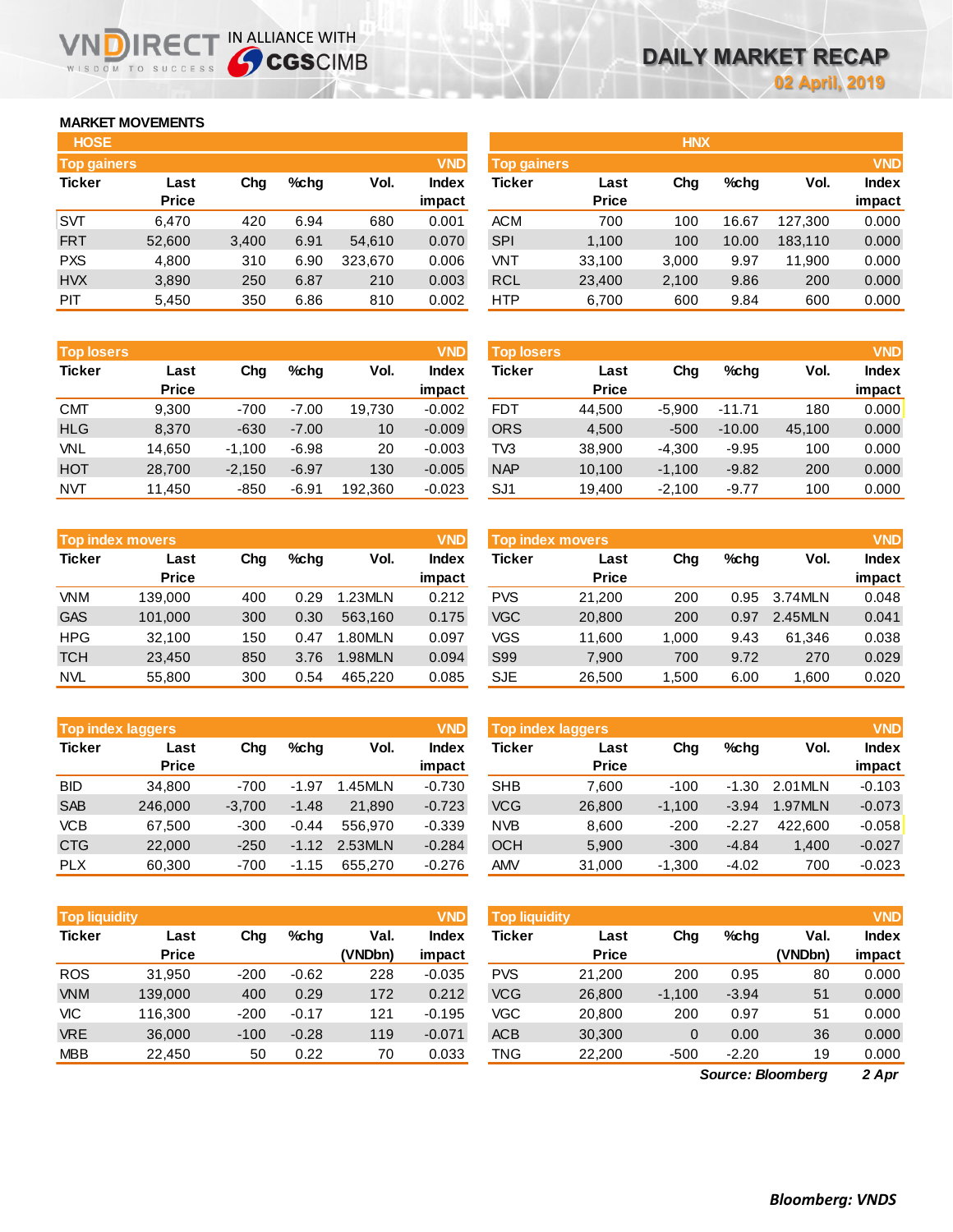

#### **FOREIGN ACTIVITIES**

| Volume (Mn'shs)       | <b>HOSE</b> | <b>HNX</b> | <b>Value (VND'bn)</b> | <b>HOSE</b> | <b>HNX</b> |
|-----------------------|-------------|------------|-----------------------|-------------|------------|
| <b>BUY</b>            | 16.7        | 1.2        | <b>BUY</b>            | 794.7       | 20.1       |
| % of market           | 7.1%        | 4.0%       | % of market           | 16.8%       | 4.9%       |
| <b>SELL</b>           | 13.3        | 1.0        | <b>SELL</b>           | 537.4       | 15.4       |
| % of market           | 5.7%        | 3.6%       | % of market           | 11.3%       | 3.8%       |
| <b>NET BUY (SELL)</b> | 3.38        | 0.1        | <b>NET BUY (SELL)</b> | 257.3       | 4.7        |

*Source: HSX, HNX*



**Foreign net buy/sell (30 days) in VND'bn**

| <b>YTD ACCUMULATION</b> |             |            |                       |             |                                          |
|-------------------------|-------------|------------|-----------------------|-------------|------------------------------------------|
| Volume (MIn'shs)        | <b>HOSE</b> | <b>HNX</b> | <b>Value (VND'bn)</b> | <b>HOSE</b> | <b>HNX</b>                               |
| <b>BUY</b>              | 1,087.8     | 87.9       | <b>BUY</b>            | 45,813.0    | 1,617.6                                  |
| % of market             | 10.1%       | 3.8%       | % of market           | 19.9%       | $1.0\%$                                  |
| <b>SELL</b>             | 1,008.9     | 98.8       | <b>SELL</b>           | 41,784.6    | 1,708.8                                  |
| % of market             | $9.4\%$     | 4.3%       | % of market           | 18.1%       | $1.0\%$                                  |
| <b>NET BUY (SELL)</b>   | 78.9        | (10.9)     | <b>NET BUY (SELL)</b> | 4,028       | (91.2)<br>$O_{\text{max}} = 110V$ $111V$ |

*Source: HSX, HNX*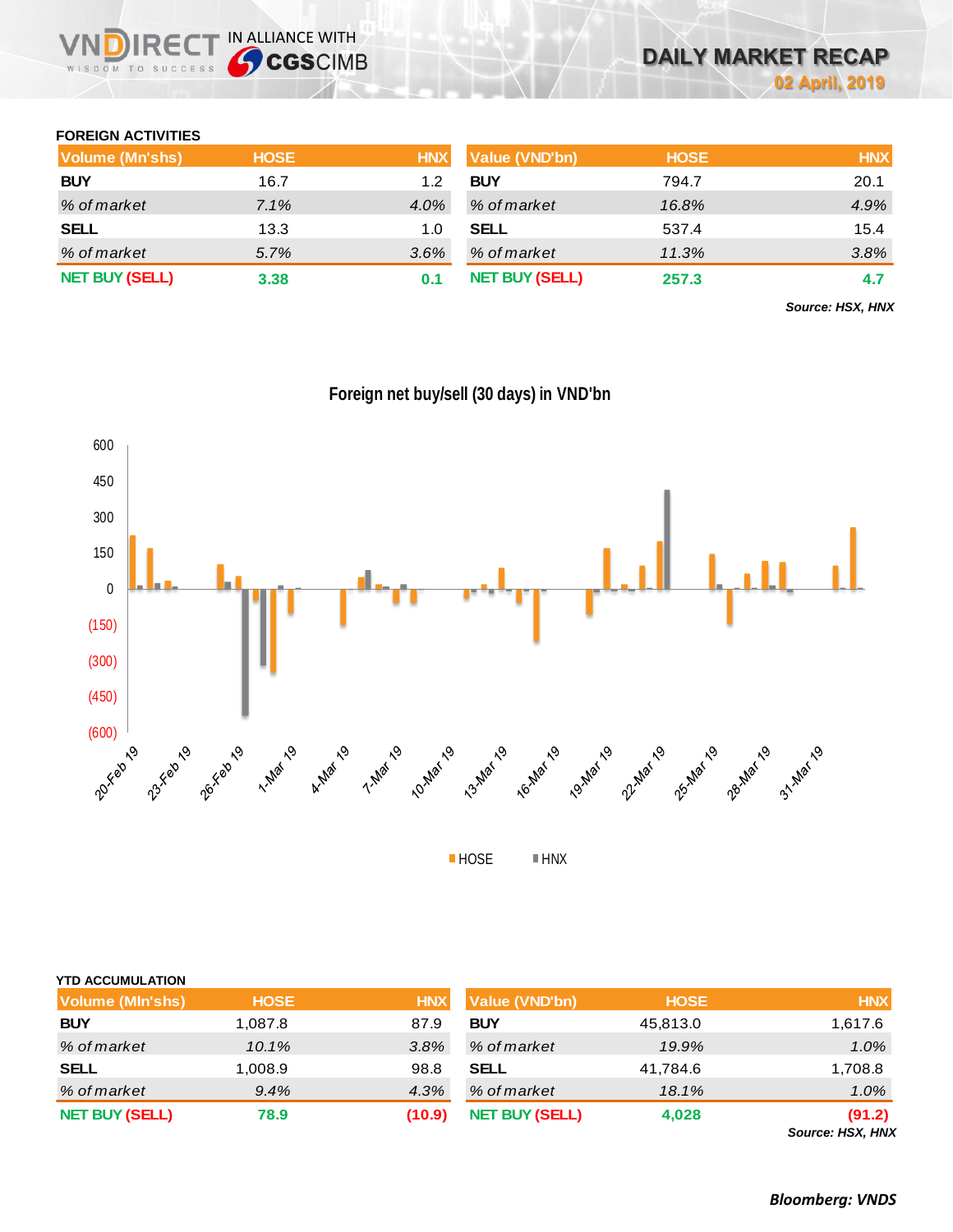## **FOREIGN ACTIVITIES**

**VNDIRECT IN ALLIANCE WITH** 

|               |                               | <b>HOSE</b> |         |       |                        | <b>HNX</b> |                               |        |         |       |                        |  |
|---------------|-------------------------------|-------------|---------|-------|------------------------|------------|-------------------------------|--------|---------|-------|------------------------|--|
|               | Top buy by foreigners (value) |             |         |       | <b>VND'bn</b>          |            | Top buy by foreigners (value) |        |         |       | <b>VND'bn</b>          |  |
| <b>Ticker</b> | Last<br><b>Price</b>          | Chg         | $%$ chg | Value | <b>Index</b><br>impact | Ticker     | Last<br><b>Price</b>          | Chg    | %chg    | Value | <b>Index</b><br>impact |  |
| <b>NLG</b>    | 27,300                        | $-100$      | $-0.36$ | 168.5 | $-0.007$               | <b>VGC</b> | 20,800                        | 200    | 0.97    | 17.5  | 0.000                  |  |
| <b>VNM</b>    | 139,000                       | 400         | 0.29    | 166.9 | 0.212                  | <b>DGC</b> | 41,800                        | $-100$ | $-0.24$ | 0.8   | 0.000                  |  |
| <b>MSN</b>    | 88,100                        | 100         | 0.11    | 110.4 | 0.035                  | ART        | 2,700                         | 100    | 3.85    | 0.6   | 0.000                  |  |
| <b>VIC</b>    | 116.300                       | $-200$      | $-0.17$ | 76.9  | $-0.195$               | <b>DNP</b> | 13,900                        | $-100$ | $-0.71$ | 0.5   | 0.000                  |  |
| <b>VRE</b>    | 36,000                        | $-100$      | $-0.28$ | 43.5  | $-0.071$               | <b>SHB</b> | 7,600                         | $-100$ | $-1.30$ | 0.2   | 0.000                  |  |

|               | Top sell by foreigners (value) |        |         |       | <b>VND'bn</b>          | Top sell by foreigners (value) |                      |        |         |       |                        |
|---------------|--------------------------------|--------|---------|-------|------------------------|--------------------------------|----------------------|--------|---------|-------|------------------------|
| <b>Ticker</b> | Last<br><b>Price</b>           | Chg    | $%$ chq | Value | <b>Index</b><br>impact | Ticker                         | Last<br><b>Price</b> | Chg    | %chg    | Value | <b>Index</b><br>impact |
| <b>NLG</b>    | 27,300                         | $-100$ | $-0.36$ | 168.5 | $-0.007$               | <b>PVS</b>                     | 21,200               | 200    | 0.95    | 6.0   | 0.000                  |
| <b>VNM</b>    | 139,000                        | 400    | 0.29    | 131.9 | 0.212                  | <b>CEO</b>                     | 12,200               | $-200$ | $-1.61$ | 3.8   | 0.000                  |
| <b>VRE</b>    | 36,000                         | $-100$ | $-0.28$ | 37.2  | $-0.071$               | VGC                            | 20,800               | 200    | 0.97    | 2.3   | 0.000                  |
| <b>VHM</b>    | 92,200                         | $-200$ | $-0.22$ | 28.5  | $-0.204$               | THB                            | 9.700                | 500    | 5.43    | 0.8   | 0.000                  |
| <b>HDB</b>    | 28,800                         | $-750$ | $-2.54$ | 22.5  | $-0.224$               | DNP                            | 13.900               | $-100$ | $-0.71$ | 0.7   | 0.000                  |

|               | Top net buy by foreigners (value) |        |         |       | <b>VND'bn</b>          | Top net buy by foreigners (value) |                      | <b>VND'bn</b> |         |       |                 |
|---------------|-----------------------------------|--------|---------|-------|------------------------|-----------------------------------|----------------------|---------------|---------|-------|-----------------|
| <b>Ticker</b> | Last<br><b>Price</b>              | Chg    | %chg    | Value | <b>Index</b><br>impact | Ticker                            | Last<br><b>Price</b> | Chg           | %chg    | Value | Index<br>impact |
| <b>MSN</b>    | 88.100                            | 100    | 0.11    | 107.2 | 0.035                  | <b>VGC</b>                        | 20,800               | 200           | 0.97    | 15.1  | 0.000           |
| <b>VIC</b>    | 116.300                           | $-200$ | $-0.17$ | 66.3  | $-0.195$               | <b>DGC</b>                        | 41,800               | $-100$        | $-0.24$ | 0.8   | 0.000           |
| <b>VNM</b>    | 139.000                           | 400    | 0.29    | 35.0  | 0.212                  | ART                               | 2.700                | 100           | 3.85    | 0.6   | 0.000           |
| <b>VCB</b>    | 67.500                            | $-300$ | $-0.44$ | 22.9  | $-0.339$               | <b>SHB</b>                        | 7.600                | $-100$        | $-1.30$ | 0.2   | 0.000           |
| CTI           | 25,050                            | -50    | $-0.20$ | 17.5  | $-0.001$               | HMH                               | 11.000               |               | 0.00    | 0.1   | 0.000           |

|               | Top net sell by foreigners (value) |        |         |         | <b>VND'bn</b>   | Top net sell by foreigners (value) |                      | <b>VND'bn</b> |         |         |                              |
|---------------|------------------------------------|--------|---------|---------|-----------------|------------------------------------|----------------------|---------------|---------|---------|------------------------------|
| <b>Ticker</b> | Last<br><b>Price</b>               | Chg    | $%$ chg | Value   | Index<br>impact | <b>Ticker</b>                      | Last<br><b>Price</b> | Chg           | %chg    | Value   | Index<br>impact              |
| <b>HDB</b>    | 28,800                             | $-750$ | $-2.54$ | $-22.5$ | $-0.224$        | <b>PVS</b>                         | 21.200               | 200           | 0.95    | $-5.97$ | 0.000                        |
| <b>VJC</b>    | 114.700                            | 0      | 0.00    | $-17.7$ | 0.000           | CEO                                | 12,200               | $-200$        | $-1.61$ | $-3.81$ | 0.000                        |
| <b>POW</b>    | 15,300                             | 0      | 0.00    | $-14.0$ | 0.000           | THB                                | 9,700                | 500           | 5.43    | $-0.77$ | 0.000                        |
| <b>BID</b>    | 34,800                             | $-700$ | $-1.97$ | $-11.4$ | $-0.730$        | <b>PVC</b>                         | 7,300                | 100           | 1.39    | $-0.36$ | 0.000                        |
| <b>HCM</b>    | 27,800                             | $-200$ | $-0.71$ | $-8.0$  | $-0.008$        | <b>VCG</b>                         | 26,800               | $-1,100$      | $-3.94$ | $-0.30$ | 0.000                        |
| $2-Apr-19$    |                                    |        |         |         |                 |                                    |                      |               |         |         | Source: Bloomberg, HOSE, HNX |

*Source: Bloomberg, HOSE, HNX*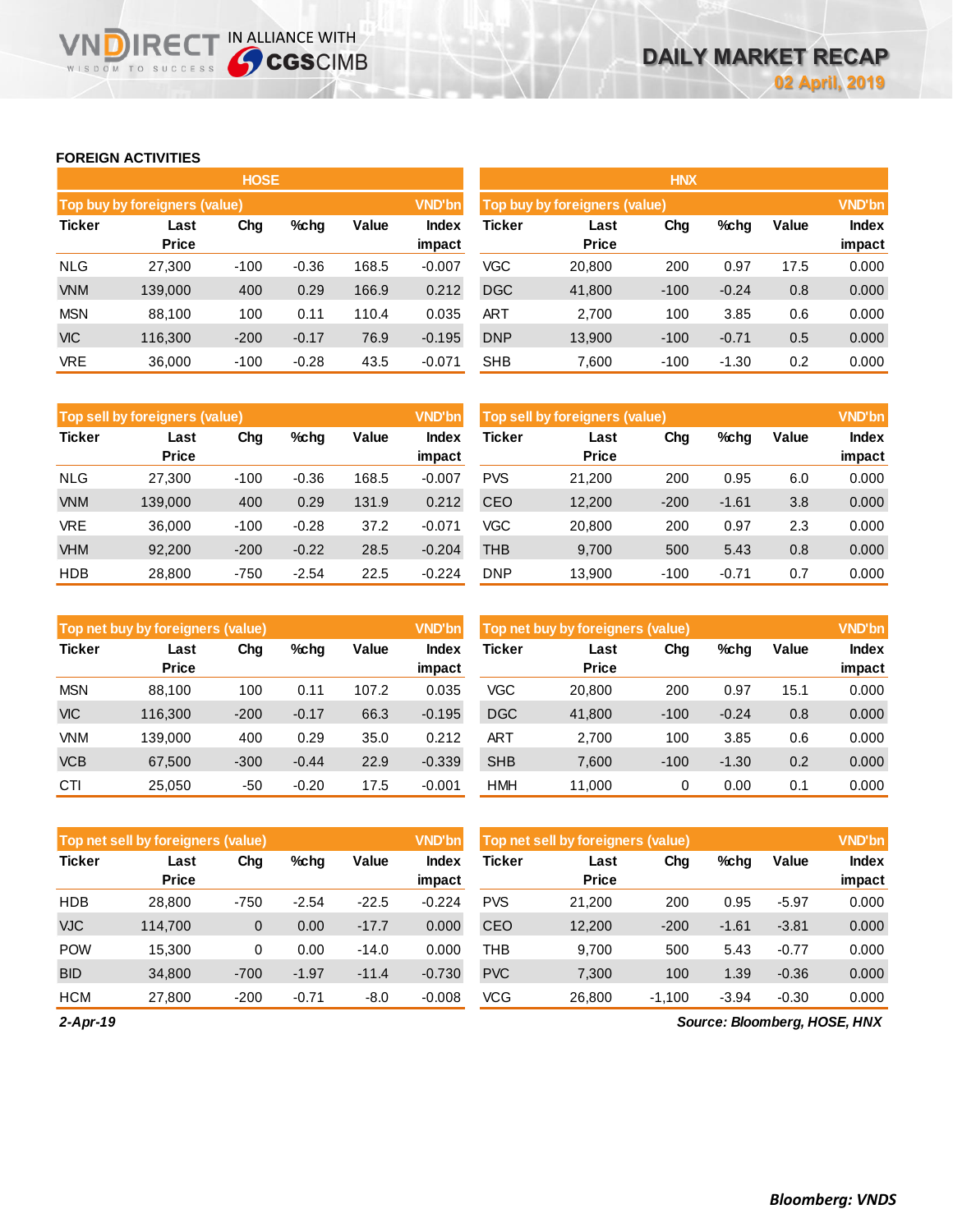## **DAILY MARKET RECAP**

**02 April, 2019**

### **TOP 60 MARKET CAP STOCKS SNAPSHOT ON HOSE**

IR<sub>E</sub>

IN ALLIANCE WITH

|                                           |                            |                  |                        |                       |                |                                                   |              |              |                                               |                     | 02 April, 2019      |                    |                    |
|-------------------------------------------|----------------------------|------------------|------------------------|-----------------------|----------------|---------------------------------------------------|--------------|--------------|-----------------------------------------------|---------------------|---------------------|--------------------|--------------------|
| TOP 60 MARKET CAP STOCKS SNAPSHOT ON HOSE |                            |                  |                        |                       |                |                                                   |              |              |                                               |                     |                     |                    |                    |
| No. Ticker                                | <b>Price</b><br><b>VND</b> | 1M               | Price change (%)<br>3M | 6M                    | <b>US\$mln</b> | Mkt. Cap Outs. Vol. Float ratio<br><b>MIn'shs</b> | %            |              | Avail. Fil Ave. daily vol.<br>% (30 days-shs) | P/E<br>$\pmb{\chi}$ | P/B<br>$\pmb{\chi}$ | <b>ROE</b><br>$\%$ | <b>ROA</b><br>$\%$ |
| 1 VIC VM                                  | 116,300                    | 1.0              | 15.8                   | 14.0                  | 16,000         | 3,192                                             | 57.6         | 31.8         | 930.770                                       | 91.5                | 6.6                 | 8.9                | 1.5                |
| 2 VHM VM                                  | 92,200                     | 1.3              | 25.4                   | 10.8                  | 13,312         | 3,350                                             | 30.3         | 33.7         | 977,517                                       | 20.3                | 7.2                 | 56.8               | 16.8               |
| 3 VCB VM                                  | 67,500                     | 8.5              | 25.9                   | 7.1                   | 10,791         | 3,709                                             | 25.2         | 6.3          | 1,512,508                                     | 16.6                | 3.9                 | 25.5               | 1.4                |
| 4 VNM VM                                  | 139,000                    | $-1.7$           | 12.1                   | 1.5                   | 10,434         | 1,741                                             | 46.2         | 40.6         | 900,380                                       | 26.3                | 9.4                 | 37.5               | 28.4               |
| 5 GAS VM                                  | 101,000                    | 1.0              | 16.4                   | $-16.9$               | 8,333          | 1,914                                             | 4.2          | 45.5         | 663,680                                       | 17.2                | 4.3                 | 26.5               | 18.4               |
| 6 SAB VM                                  | 246,000                    | 1.7              | $-1.1$                 | 9.3                   | 6,800          | 641                                               | 10.4         | 36.7         | 31,325                                        | 38.8                | 10.5                | 29.4               | 18.8               |
| 7 BID VM                                  | 34,800                     | 5.9              | 3.9                    | $-3.9$                | 5,128          | 3,419                                             | 4.4          | 26.9         | 1,912,566                                     | 16.2                | 2.3                 | 15.1               | 0.6                |
| 8 MSN VM                                  | 88,100                     | $-1.0$           | 12.1                   | $-6.3$                | 4,417          | 1,163                                             | 24.9         | 6.5          | 813,384                                       | 19.2                | 3.5                 | 22.2               | 7.7                |
| 9 TCB VM                                  | 25,500                     | $-4.1$           | $-0.4$                 | $-12.4$               | 3,843          | 3,497                                             | 81.6         | 0.0          | 2,736,000                                     | 10.3                | 1.7                 | 21.5               | 2.9                |
| 10 VREVM                                  | 36,000                     | 5.9              | 25.0                   | 8.9                   | 3,614          | 2,329                                             | 100.0        | 17.1         | 2,976,582                                     | 29.3                | 2.9                 | 8.8                | 6.3                |
| 11 CTG VM                                 | 22,000                     | 5.8              | 15.8                   | $-18.8$               | 3,531          | 3,723                                             | 15.8         | 0.0          | 6,673,690                                     | 15.1                | 1.2                 | 8.3                | 0.5                |
| 12 PLX VM                                 | 60,300                     | 2.9              | 10.8                   | $-15.1$               | 3,043          | 1,171                                             | 7.3          | 8.8          | 1,833,237                                     | 18.8                | 3.4                 | 18.1               | 6.3                |
| 13 HPG VM                                 | 32,100                     | $-6.3$           | 4.2                    | $-22.3$               | 2,939          | 2,124                                             | 53.4         | 9.1          | 5,765,450                                     | 8.0                 | 1.7                 | 23.6               | 13.1               |
| 14 BVHVM                                  | 94,300                     | 0.6              | 6.0                    | $-1.8$                | 2,849          | 701                                               | 31.2         | 24.2         | 126,594                                       | 62.1                | 4.5                 | 7.3                | 1.0                |
| 15 VJC VM                                 | 114,700                    | $-4.4$           | $-2.0$                 | $-20.9$               | 2,678          | 542                                               | 53.2         | 8.6          | 903,500                                       | 11.9                | 4.5                 | 42.6               | 14.7               |
| 16 NVL VM                                 | 55,800                     | $-5.7$           | $-13.5$                | $-13.2$               | 2,238          | 930                                               | 32.4         | 31.6         | 663,100                                       | 15.8                | 2.7                 | 20.1               | 5.4                |
| 17 VPB VM                                 | 20,150                     | $-3.6$           | 3.9                    | $-23.1$               | 2,134          | 2,457                                             | 69.0         | 0.0          | 2,447,460                                     | 6.7                 | 1.4                 | 22.8               | 2.4                |
| 18 MBB VM                                 | 22,450                     | 3.0              | 16.0                   | $-2.0$                | 2,045          | 2,113                                             | 55.2         | 0.0          | 5,314,453                                     | 7.9                 | 1.5                 | 20.1               | 1.8                |
| 19 MWG VM<br>20 POW VM                    | 84,100                     | $-3.9$<br>$-8.4$ | $-1.6$                 | $-11.7$               | 1,606          | 443                                               | 87.1         | 0.0          | 729,485                                       | 12.6                | 4.2                 | 38.7<br>6.8        | 11.3               |
| 21 HDB VM                                 | 15,300<br>28,800           | $-5.3$           | <b>N/A</b><br>2.1      | <b>N/A</b><br>$-26.5$ | 1,544<br>1,218 | 2,342<br>981                                      | 88.4<br>72.6 | 34.1<br>3.8  | 2,571,027<br>1,345,327                        | 21.4<br>9.9         | 1.5<br>1.8          | 19.1               | 2.8<br>1.4         |
| 22 FPT VM                                 | 46,000                     | 3.1              | 11.7                   | 1.5                   | 1,217          | 614                                               | 81.9         | 0.0          | 777,690                                       | 10.7                | 2.3                 | 21.9               | 9.6                |
| 23 STB VM                                 | 12,200                     | $-3.6$           | 5.2                    | $-12.2$               | 949            | 1,804                                             | 94.0         | 9.6          | 4,047,187                                     | 12.3                | 0.9                 | 7.5                | 0.5                |
| 24 EIB VM                                 | 16,800                     | $-2.9$           | 20.0                   | 15.9                  | 890            | 1,229                                             | 79.0         | 0.1          | 217,650                                       | 31.3                | 1.4                 | 4.5                | 0.4                |
| 25 BHN VM                                 | 82,900                     | 3.6              | 2.3                    | $-8.1$                | 828            | 232                                               | 0.9          | 31.4         | 1,663                                         | 38.5                | 4.5                 | 12.4               | 5.3                |
| 26 TPB VM                                 | 22,250                     | 6.2              | 11.5                   | 9.0                   | 816            | 851                                               | 70.6         | 0.0          | 458,326                                       | 9.7                 | 1.8                 | 20.9               | $1.4$              |
| 27 ROS VM                                 | 31,950                     | $-6.4$           | $-13.4$                | $-20.4$               | 782            | 568                                               | 27.0         | 46.5         | 5,838,890                                     | 84.9                | 3.1                 | 3.7                | 2.0                |
| 28 PNJ VM                                 | 99,700                     | $1.2$            | 8.4                    | $-4.7$                | 718            | 167                                               | 67.0         | 0.0          | 311,108                                       | 16.9                | 4.4                 | 28.3               | 17.4               |
| 29 DHG VM                                 | 118,300                    | $-0.6$           | 55.2                   | 22.0                  | 667            | 131                                               | 22.1         | 56.5         | 366,799                                       | 26.6                | 4.9                 | 19.8               | 15.7               |
| 30 SSIVM                                  | 27,700                     | $-1.8$           | 4.5                    | $-16.2$               | 608            | 509                                               | 64.3         | 40.1         | 1,720,729                                     | 10.6                | 1.6                 | 14.8               | 6.1                |
| 31 HNG VM                                 | 15,550                     | $-1.9$           | $-2.2$                 | $-8.5$                | 594            | 887                                               | 42.0         | 55.7         | 883,137                                       | N/A                 | 1.3                 | $-5.1$             | $-1.7$             |
| 32 KDH VM                                 | 32,200                     | 3.9              | 3.4                    | $-5.6$                | 575            | 414                                               | 73.3         | 1.5          | 229,431                                       | 16.0                | 1.9                 | 13.4               | 8.1                |
| 33 CTD VM                                 | 142,500                    | 6.2              | $-10.9$                | $-12.8$               | 469            | 76                                                | 85.6         | 1.9          | 138,854                                       | 7.8                 | 1.4                 | 18.8               | 9.2                |
| 34 REE VM                                 | 31,800                     | $-3.8$           | 3.8                    | $-11.9$               | 425            | 310                                               | 84.4         | 0.0          | 691,480                                       | 5.5                 | 1.1                 | 20.6               | 12.0               |
| 35 SBT VM                                 | 18,250                     | $-8.1$           | $-5.4$                 | $-5.9$                | 413            | 525                                               | 30.2         | 89.2         | 1,615,173                                     | 40.9                | 1.7                 | 4.1                | 1.7                |
| 36 GEX VM                                 | 23,050                     | $-6.7$           | 5.5                    | $-19.0$               | 404            | 407                                               | 62.4         | 33.5         | 1,572,405                                     | 9.1                 | 1.7                 | 18.8               | 6.0                |
| 37 HCM VM                                 | 27,800                     | $-5.4$           | 17.9                   | $-21.2$               | 362            | 302                                               | 76.2         | 40.8         | 612,224                                       | 10.5                | 2.3                 | 23.1               | 11.3               |
| 38 VHC VM                                 | 90,500                     | $-5.7$           | 2.4                    | $-2.7$                | 360            | 92                                                | 37.7         | 63.8         | 209,633                                       | 5.8                 | 2.1                 | 41.7               | 25.6               |
| 39 TCH VM                                 | 23,450                     | $-2.7$           | 36.7                   | 2.0                   | 357            | 353                                               | 50.0         | 41.7         | 1,007,993                                     | 31.0                | 1.9                 | 6.2                | 5.3                |
| 40 SCS VM                                 | 161,100                    | 10.3             | 15.1                   | 5.6                   | 347            | 50                                                | 99.1         | 30.7         | 16,129                                        | 20.9                | 10.8                | 48.6               | 43.6               |
| 41 GMD VM                                 | 26,500                     | $-4.3$           | 0.4                    | 0.4                   | 339            | 297                                               | 60.8         | 0.0          | 502,007                                       | 4.3                 | 1.3                 | 29.4               | 17.2               |
| 42 PPC VM                                 | 24,500                     | 2.1              | 35.4                   | 25.0                  | 339            | 321                                               | 24.7         | 34.5         | 816,748                                       | 7.0                 | 1.4                 | 20.2               | 15.5               |
| 43 DXG VM                                 | 22,350                     | $-10.4$          | $-3.0$                 | $-20.5$               | 337            | 350                                               | 66.8         | 0.6          | 1,518,855                                     | 6.5                 | 1.6                 | 26.7               | 9.8                |
| 44 NT2 VM                                 | 27,100                     | $-7.2$           | 9.7                    | 4.2                   | 336            | 288                                               | 32.1         | 25.9         | 264,198                                       | 10.4                | 2.1                 | 17.4               | 8.3                |
| 45 PDR VM                                 | 28,500                     | 8.8              | 12.6                   | 4.8                   | 327            | 266                                               | 37.7         | 42.6         | 844,203                                       | 12.5                | 2.2                 | 19.8               | 6.1                |
| 46 DPM VM<br>47 PVD VM                    | 19,250                     | $-5.9$           | $-12.5$                | $-1.3$                | 325<br>307     | 391                                               | 38.1         | 26.1         | 497,669                                       | 11.5                | 0.9                 | 8.8                | 6.5                |
| 48 PHR VM                                 | 18,600<br>52,200           | 6.6<br>15.0      | 31.0<br>53.5           | $-11.4$<br>94.8       | 305            | 383<br>135                                        | 49.4<br>33.1 | 27.8<br>40.8 | 2,758,861<br>750,767                          | 48.5<br>10.9        | 0.5<br>2.7          | 1.4<br>25.1        | 0.9<br>13.4        |
| 49 KBC VM                                 | 14,650                     | $-1.0$           | 12.7                   | 12.7                  | 297            | 470                                               | 75.4         | 28.7         | 3,254,469                                     | 9.2                 | 0.8                 | 8.6                | 4.6                |
| 50 NLG VM                                 | 27,300                     | 2.2              | 5.8                    | $-14.8$               | 281            | 239                                               | 60.8         | 0.0          | 540,285                                       | 7.3                 | 1.4                 | 19.2               | 8.7                |
| 51 VPI VM                                 | 40,500                     | $-1.0$           | $-4.8$                 | $-4.8$                | 279            | 160                                               | 100.0        | 39.7         | 251,281                                       | 15.4                | 2.9                 | 20.6               | 8.1                |
| 52 PAN VM                                 | 37,300                     | 2.2              | 7.2                    | $-16.3$               | 273            | 170                                               | 47.3         | 3.7          | 69,578                                        | 17.7                | 1.7                 | 10.4               | 4.3                |
| 53 CII VM                                 | 25,000                     | 7.5              | $-3.8$                 | $-6.0$                | 267            | 248                                               | 83.4         | 16.6         | 1,462,954                                     | 74.9                | 1.2                 | 1.6                | 0.4                |
| 54 VCIVM                                  | 38,000                     | $-13.6$          | $-15.6$                | $-41.4$               | 267            | 163                                               | 66.1         | 59.1         | 148,450                                       | 7.5                 | 1.7                 | 24.7               | 12.7               |
| 55 HT1 VM                                 | 15,150                     | $-4.7$           | 11.4                   | $-2.9$                | 249            | 382                                               | 20.0         | 43.0         | 272,801                                       | 9.0                 | 1.1                 | 12.4               | 5.9                |
| 56 LGC VM                                 | 28,500                     | $-19.3$          | $-19.3$                | 2.5                   | 237            | 193                                               | <b>N/A</b>   | 4.0          | 68                                            | 28.9                | 2.1                 | 7.5                | 2.0                |
| 57 HPX VM                                 | 25,350                     | 6.5              | $-1.9$                 | 25.6                  | 219            | 200                                               | 89.0         | 34.3         | 312,739                                       | 11.3                | 2.0                 | 19.4               | 6.5                |
| 58 HAG VM                                 | 5,440                      | $-3.7$           | 13.8                   | $-9.2$                | 217            | 927                                               | 63.8         | 40.6         | 6,103,246                                     | 43.5                | 0.4                 | 0.9                | 0.2                |
| 59 DCM VM                                 | 9,140                      | 1.7              | $-9.5$                 | $-19.1$               | 209            | 529                                               | 24.4         | 46.0         | 675,066                                       | 8.2                 | 0.8                 | 9.5                | 5.6                |
|                                           |                            |                  |                        |                       |                |                                                   |              |              |                                               |                     |                     |                    |                    |